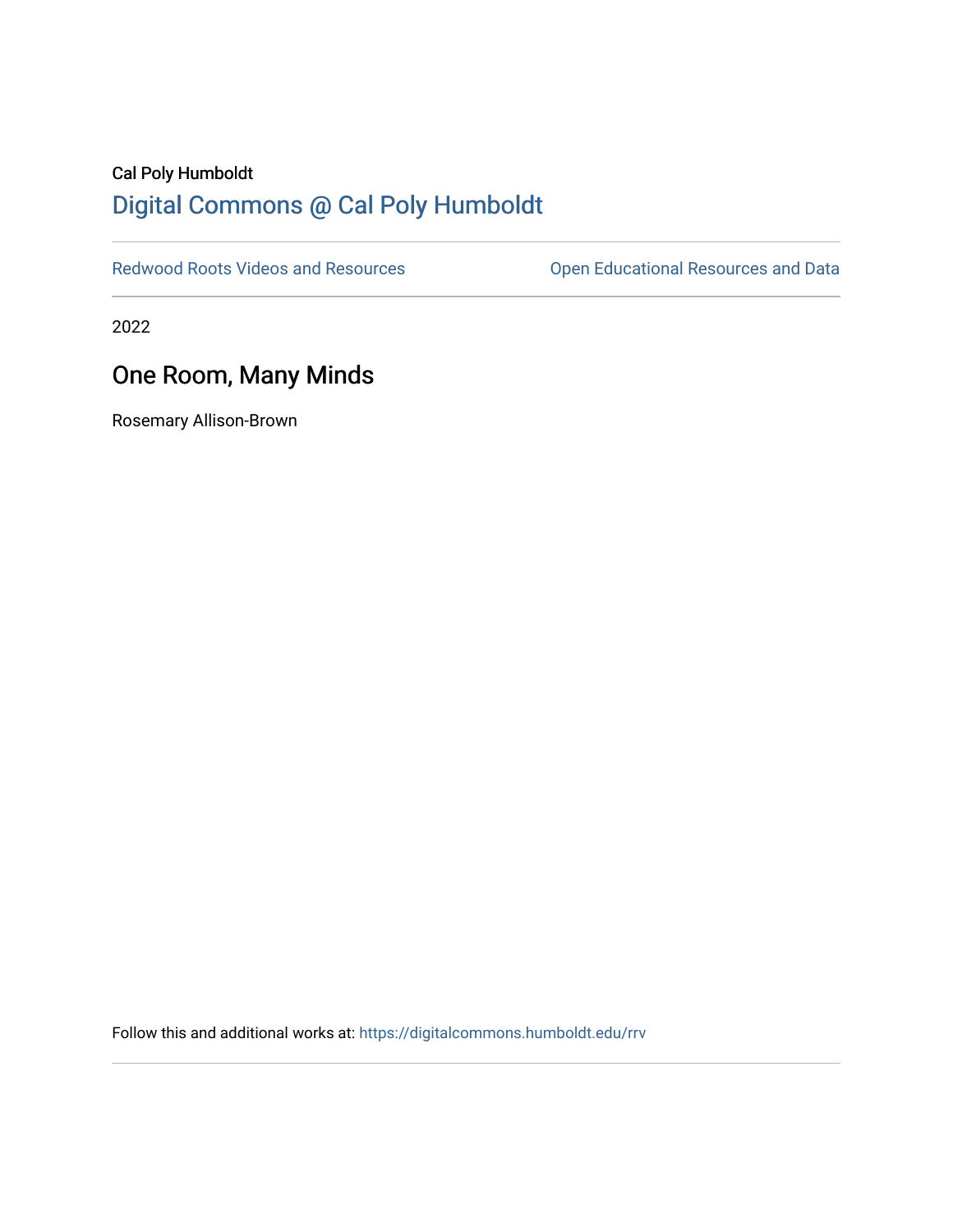LSEE 333

## One Room, Many Minds

On this day in particular, I sat down with my students to talk about tradition. My classroom is one of many brilliant and creative students, with four of them being emergent bilinguals (three Spanish speaking and one Korean). My students have so many stories to share, and I realized that instead of teaching *to* my students about traditions beyond those of the dominant culture, it would be best to let them tell those stories themselves. So, I wrote up a letter to send to parents, asking that they sit down with their child and talk with them about all of their family's traditions. I've been trying to get all of my parents more involved in classroom activities, and I figured this could be a fun project for them to get in on. I met with my Spanish speaking colleague while doing so, as she is doing the same project with her students, and she helped me write a version of the letter in Spanish as well, to send home to those parents who do not speak English. I included in my letter that if any students wanted to bring in objects or pictures to go with their project, they were more than welcome to. The project itself, I explained, was to write a poem about a favorite family tradition. I thought that this way, my students would have freedom to choose one that is special to them, and by sharing their poems at the end they could have more of a window into each other's lives - as well as make connections they may not have otherwise.

As I sat with my students that morning, they began to buzz with excitement when I mentioned the project. They had already spoken to their parents, they already had their objects and/or ideas in mind. I asked them what they thought a tradition was. A white, English speaking girl named Alyssa said: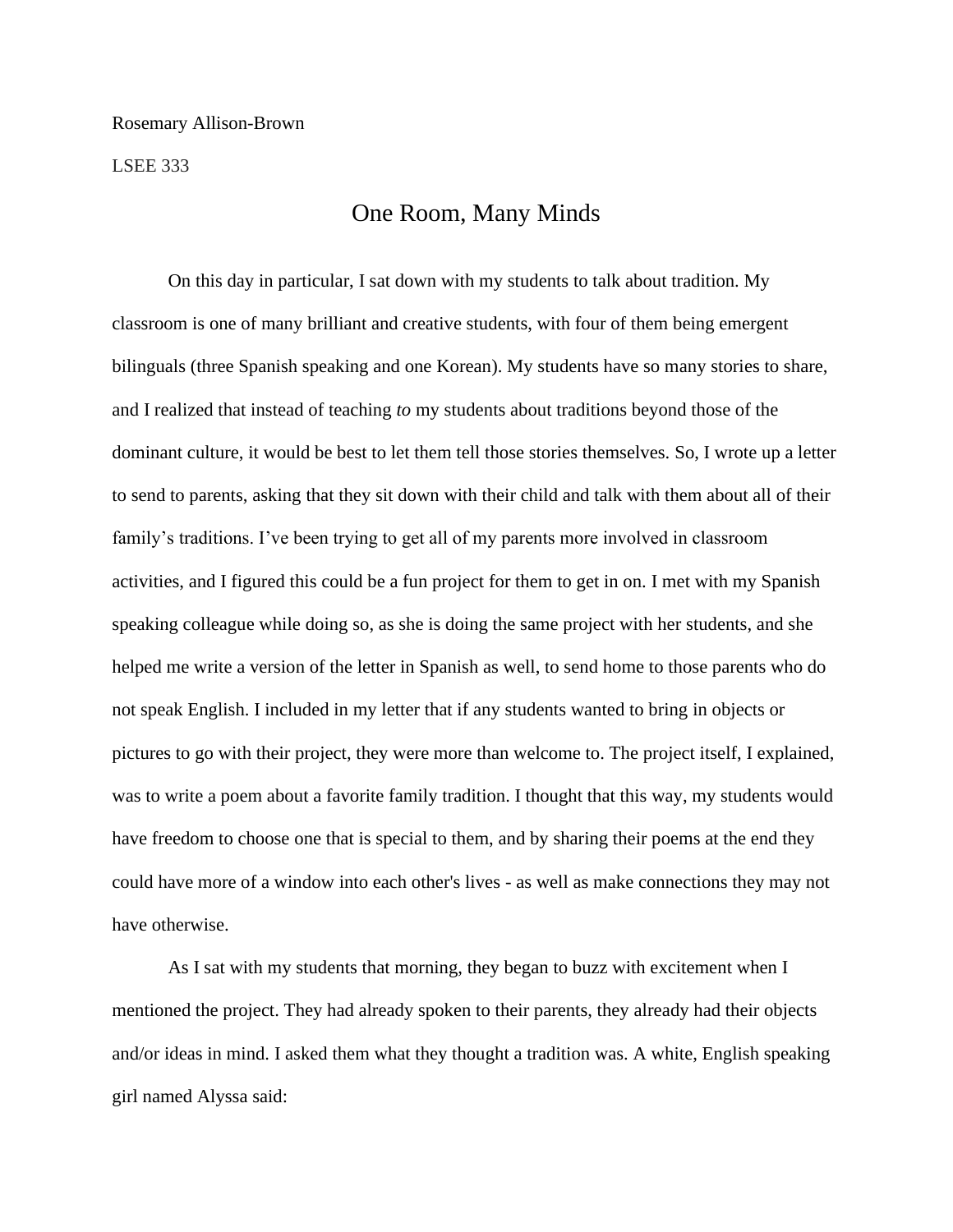"Something you repeat! Like once a year or something." Her friend, a Spanish speaking student named Elena chimed in:

"Yeah! It means something too. Like, es importante." (Utilizing a mix of both Spanish and English is common in my classroom, and welcome. It demonstrates that my students are grasping both languages, and are able to perform the very complex task of speaking both at the same time through a train of thought. I believe this feat should be celebrated, so I do not stop them from language mixing.)

"Yes!" I agreed. "A tradition is a belief or custom handed down from one generation to another! Each of our families has traditions, and we are going to explore those today." I went on to explain that they were to write a poem about their favorite family tradition. It had to be a minimum of 5 lines long, and it had to have at least four adjectives (we were working on descriptive language). As I gave my instructions, I walked to each table and handed them a sheet with potential sentence starters. While not required in the project, I've found that students, specifically my emergent bilinguals, are less likely to feel overwhelmed and anxious about a project if they have a few examples or assistance getting started. I also made it clear that although some projects had to be written in just English so they could get practice in, this one could be written in Spanish, English, or both. What was important here, in this project, was the content. As long as they could explain the tradition in English while sharing to the class, I didn't mind. Once written, they would then be able to share their poem, an explanation of the tradition, and anything they had brought along to go with it with the rest of the class. Normally, asking them to share work in front of the class was met with groans and wide-eyed panic, but on this day they were bursting with anticipation. They could not wait to share their very special traditions with one another.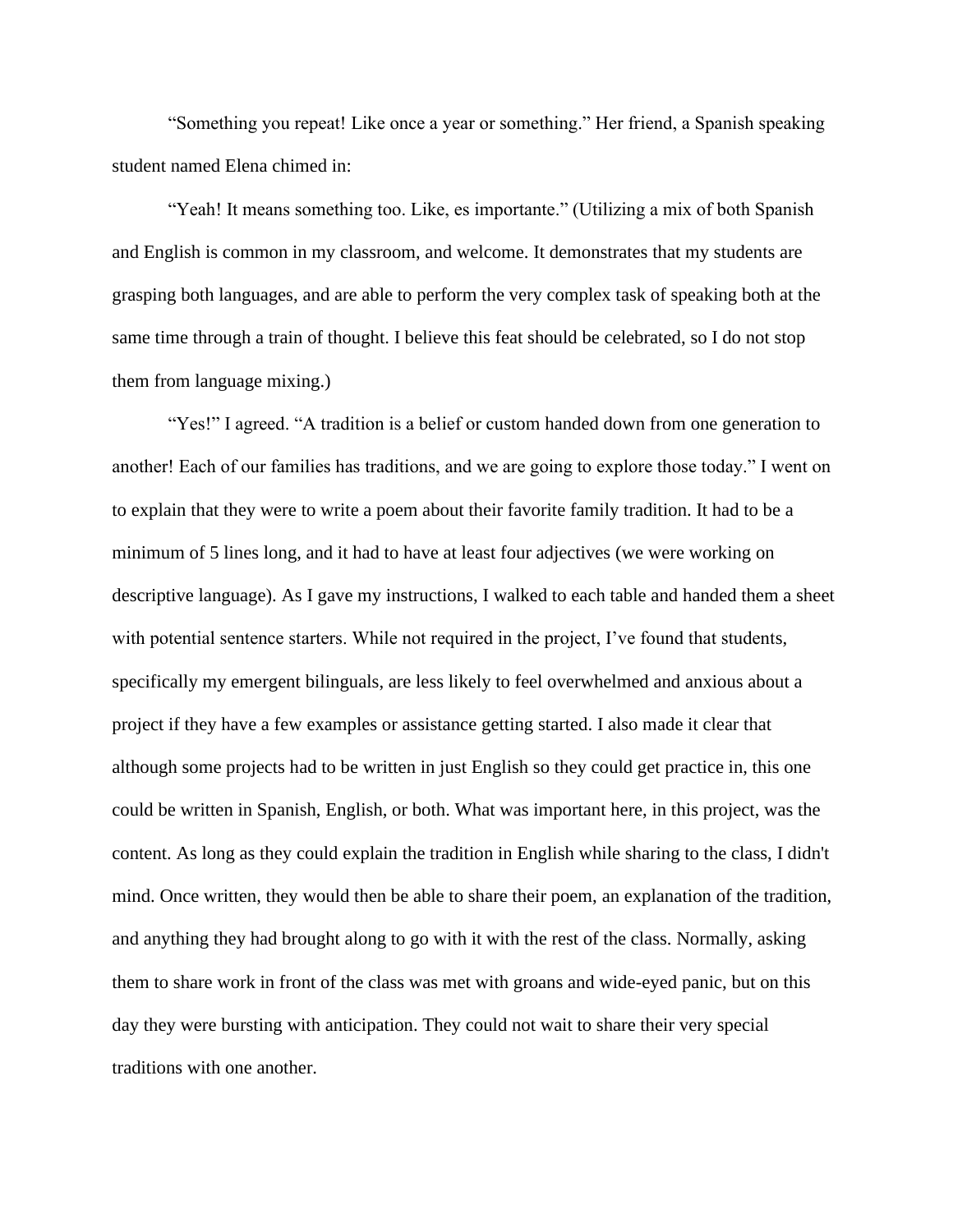As they settled in, I noticed Elena and Alyssa engaged in a vibrant discussion about their ideas.

"I'm going to write about Dia de los Muertos!!" Boasted Elena.

"What's Dia de los moor… how do you say it again?"

"Muertos."

"Dia… de los… Muertos. Right?" At this moment I was a proud teacher, as I watched my English speaking student pushing herself to learn the Spanish term without dismissing it or getting frustrated. I have taught my students that it is important to respect and cherish all languages, and that those of us who only speak the dominant language have to put in extra work to help everyone else feel validated and not discouraged. I also beamed at the sight of Elena proudly teaching her classmate the Spanish term, as well as sharing her culture. At the beginning of the year, Elena would barely share her name with the class.

"Right. It is a… celebraćion de la vida. Um-" Elena looked at me and fidgeted with her hands. "A party for dead." Alyssa seemed perplexed, but did not discourage Elena with judgement. We learned at the beginning of the year that if you do not understand, ask kindly.

"A party for the dead? Like, a funeral?"

"No… You put pictures of gone family and their favorite foods on a table. You dance and eat comida y light velas y-" As Elena spoke she got more excited, her fingers dancing up into the air as she recalled all of the details. She spoke faster too, and more Spanish became intermingled with her carefully constructed English response. Alyssa was captivated, and the two began to converse about Elena's cherished tradition. I eventually had to step in and redirect them towards a more productive (and quiet) workspace.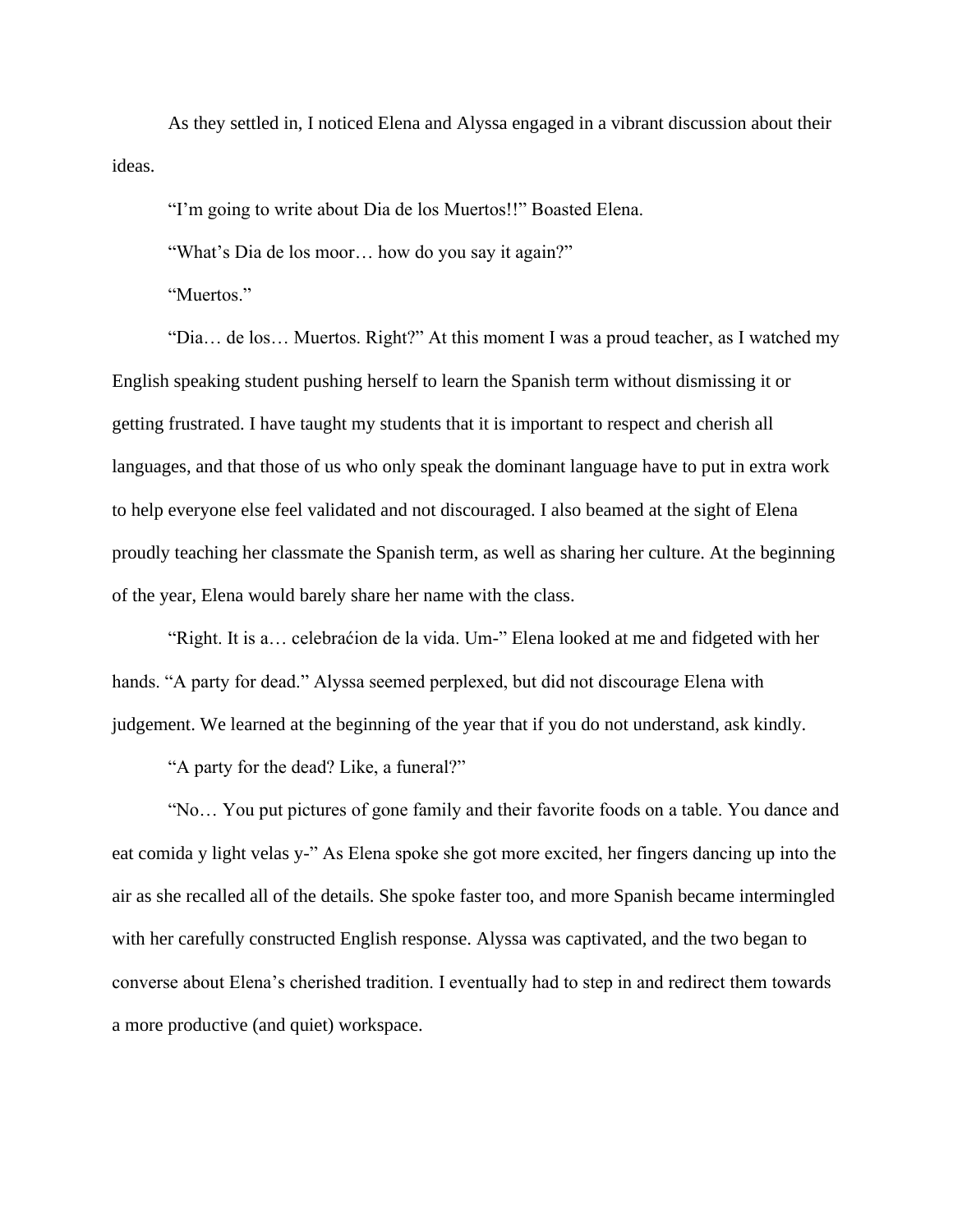A few days later, it was time to share the poems. Alyssa talked about her family's tradition of travelling to Maine each year to see family, and showed off a poster board with pictures of her trips over the years. Elena shared her tradition of Dia de los Muertos, and she brought along a sugar skull and flags she had made from the previous year. Sung-ho spoke about the lunar new year, and passed around a small red envelope that he got in the mail from his grandmother in Korea.

"Every year you get one of these with money in it from your grandparents, and you get to wear fancy Korean clothes called hanbok!!" He exclaimed. I sat back and watched as my students stood up in my teacher spot and spoke about their lives. They listened closely to one another, assisted when words seemed to fail, and chattered with joy whenever they realized they had something in common. If I had gone about this another way, and taught about traditions and holidays outside of the dominant culture by standing up there with the projector and notebook in hand, I never would have achieved this.

As a monolingual white woman, I am learning these lessons every day. I don't always get it right, and I will never be the perfect teacher for my bilingual students as I do not speak their language, but I am growing. I have learned that sometimes it's best to let them take the reins, and that as much as they are learning from me they are learning from each other and I am learning from them. What is most important is holding them up as they discover their identity, and a huge part of that is fostering their home languages and their cultures and traditions. I do my best to prevent a divide between home and classroom, child and peers, and teacher and students. It takes a village, and I intend for my classroom to be a place of comfort and discovery within that village.